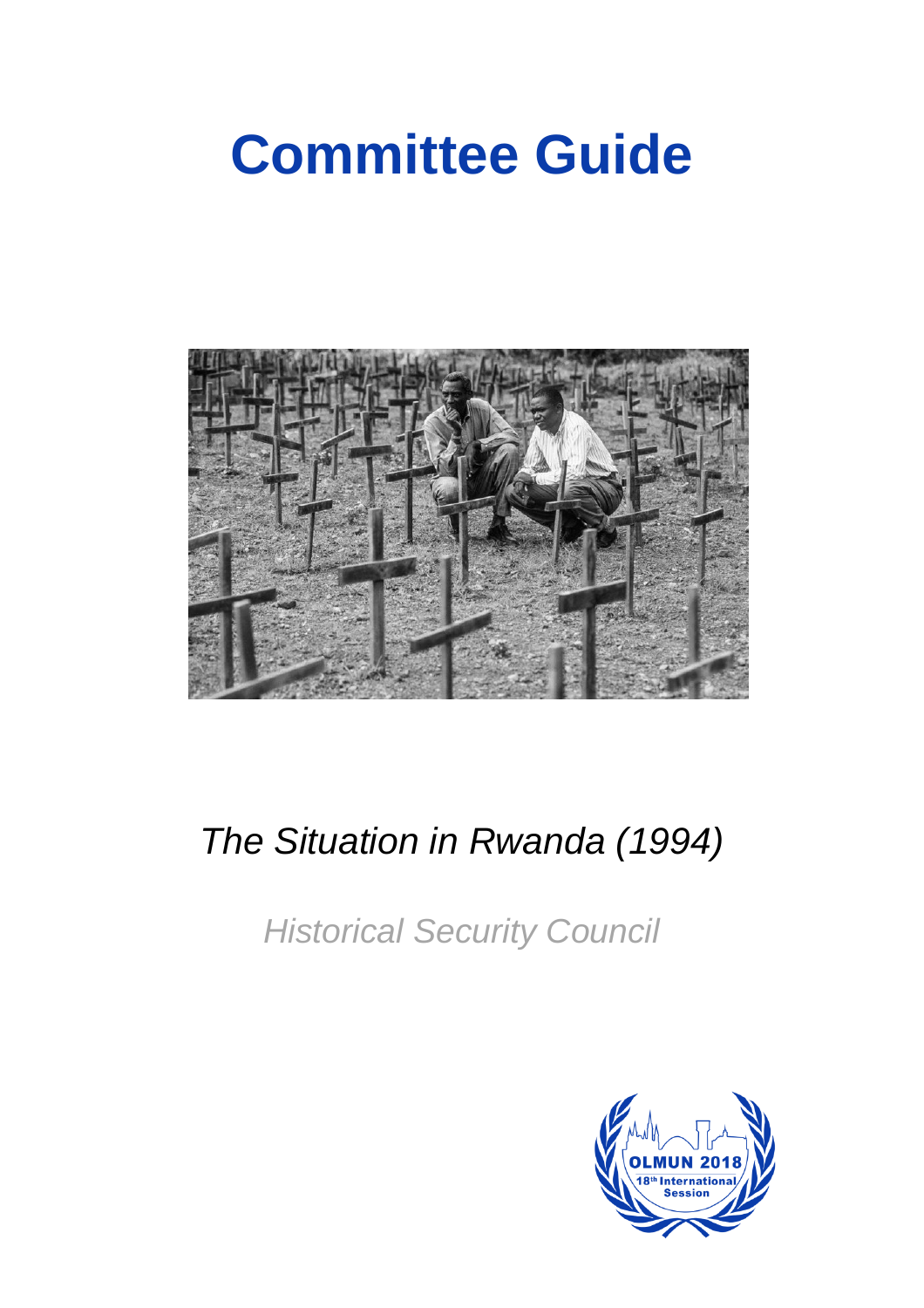# Table of Contents  $\sqrt{2}$

| 1. Introduction                          |    |
|------------------------------------------|----|
| 2. Word from the Chairs                  |    |
| 3. Research                              |    |
| 4. About the Historical Security Council |    |
| 5. Historical background.                |    |
| 6. Sources and further information       | 12 |
|                                          |    |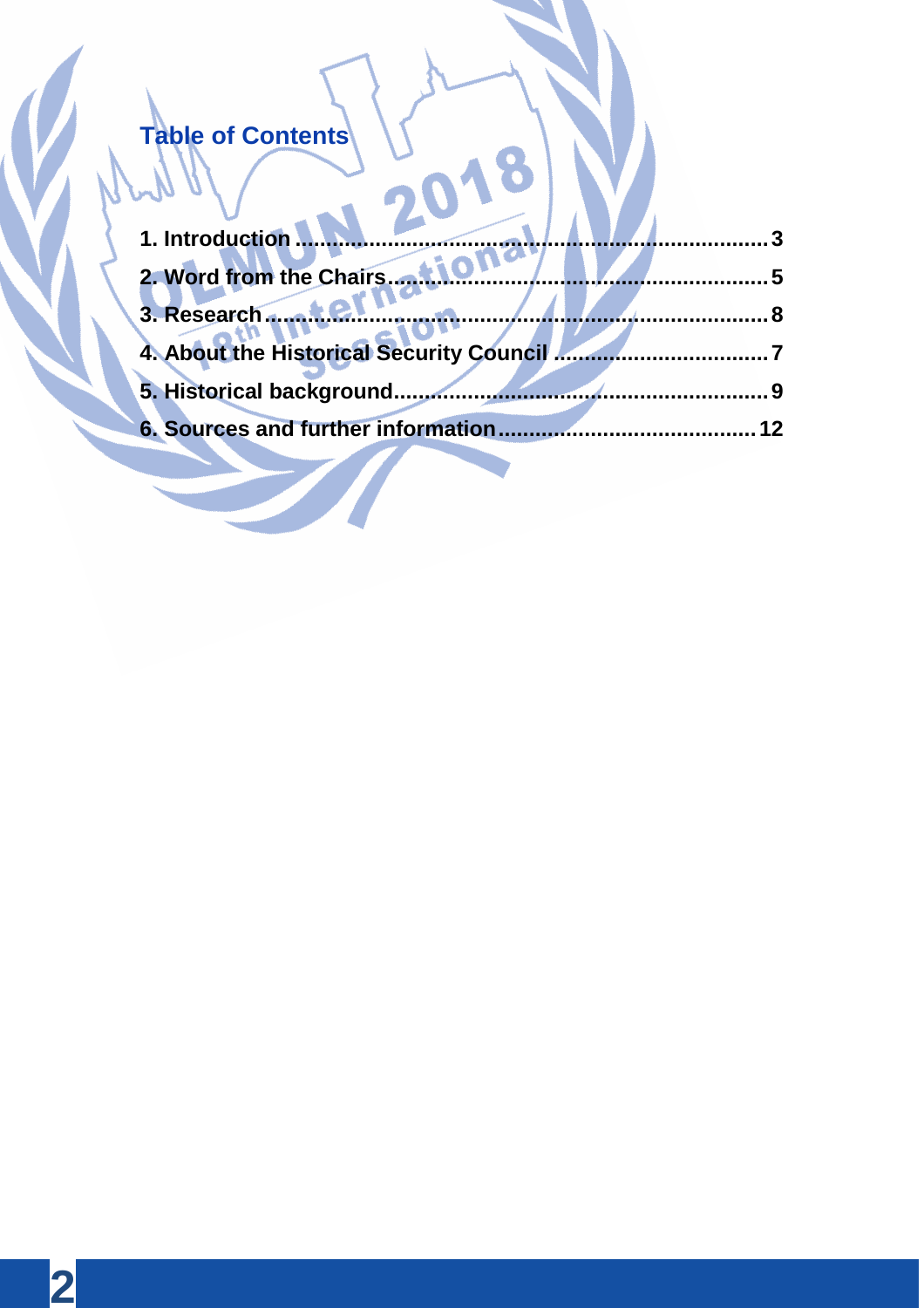# **1. Introduction**

Honorable delegates,

My name is Jasper Siegert and I am currently graduating at the Altes Gymnasium Oldenburg with my advanced subjects being Latin, English and History, of course.

In my free time, I enjoy acting in a Youth Club at the theatre in Oldenburg, playing the drums and singing in my school's choir as well as participating in my hometown's educational policy as a member of the city's students' representative council and shooting some hoops at Basketball. In addition to this, I'm deeply interested in the history of the ancient Roman Empire and the system of the European Balance of Power since the early Nineteenth Century. Furthermore, I am enrolled at the German Students' Academy and the German Academic Scholarship Foundation. After my graduation, I am going to serve as a volunteer at a political institution in Berlin and Brussels.

My MUN-experience is rather small with my first participation only dating back to the year 2017. Since then, I have tried to pick up on the impressions gathered as a delegate in the GA  $1<sup>st</sup>$ , a quest which has turned me into a first-time chair for this year's conference. I hope that I will be able to benefit from Dominik's experience in order to fulfill my role appropriately, however, I am also convinced that the two of us will complement each other quite well as your presidents.

As a declared supporter of a Europe united in freedom, democracy and wealth, I participate in various activities surrounding the European Union and the process of European unification with my focus laying on transatlantic relations, security policy regarding the Middle East and the future of the People's Republic of China.

I am thoroughly grateful to serve as one of your presidents of the Historical Security Council at this year's OLMUN and I am looking forward to making your acquaintance in order to share and exchange some ideas with all of you. I am convinced that we will be able to turn the Historical Security Council into something special and memorable this year.

We are looking forward to spending a week full of inspiring and challenging debates with you!

Kind regards, Jasper Siegert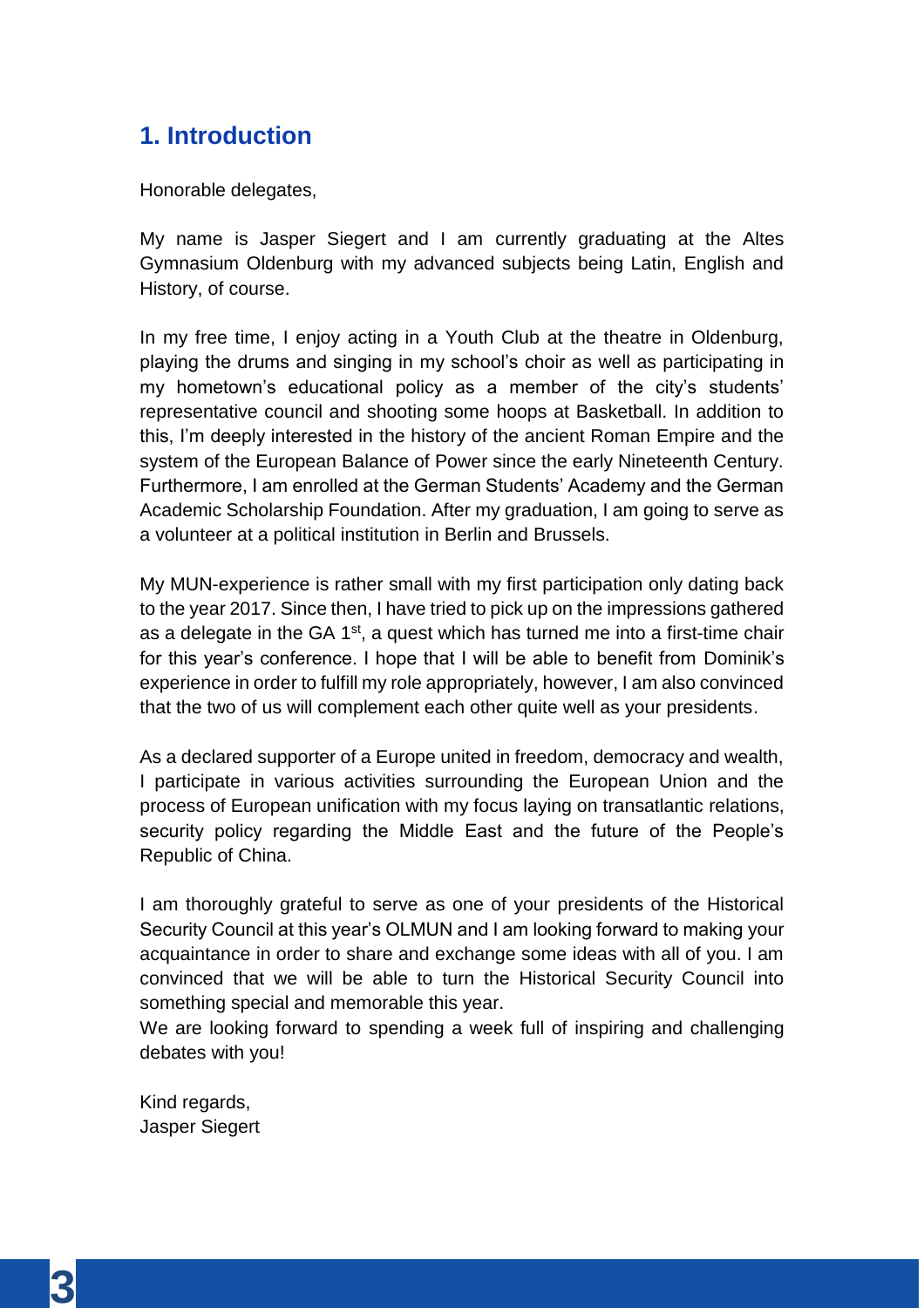Honorable delegates of the Historical Security Council,

My name is Dominik Ulke and I am delighted to introduce myself as one of the Chairs of the Historical Security Council at OLMUN 2018. I am 21 years old and currently studying Business Administration and Law at the University of Oldenburg. Apart from my studies, I am working at the university's Institute for Economic Education. In my free time, I enjoy reading and cultural activities, as well as preparing the annual OLMUN conference.

OLMUN 2018 will be my 7th consecutive OLMUN conference. Last year, I had the honor to serve as President of the General Assembly and I am more than happy to be once again chairing a committee at this conference.

Living in this time of change and upheaval, I strongly believe that your participation at OLMUN is an outstanding chance to connect with people from other cultures, to improve your debating skills and to learn a thing or two for your future lives.

With choosing the Historical Security Council as your committee at OLMUN 2018, you did not only pick one of the most interesting committees a Model United Nations conference has to offer. You also chose one of the most challenging ones for both you as delegates and us chairs.

Thus, chairing this committee together with Jasper is a great honor and responsibility for me, which I am committed to fulfil.

It is my pleasure to welcome you to our committee.

See you soon,

Dominik Ulke

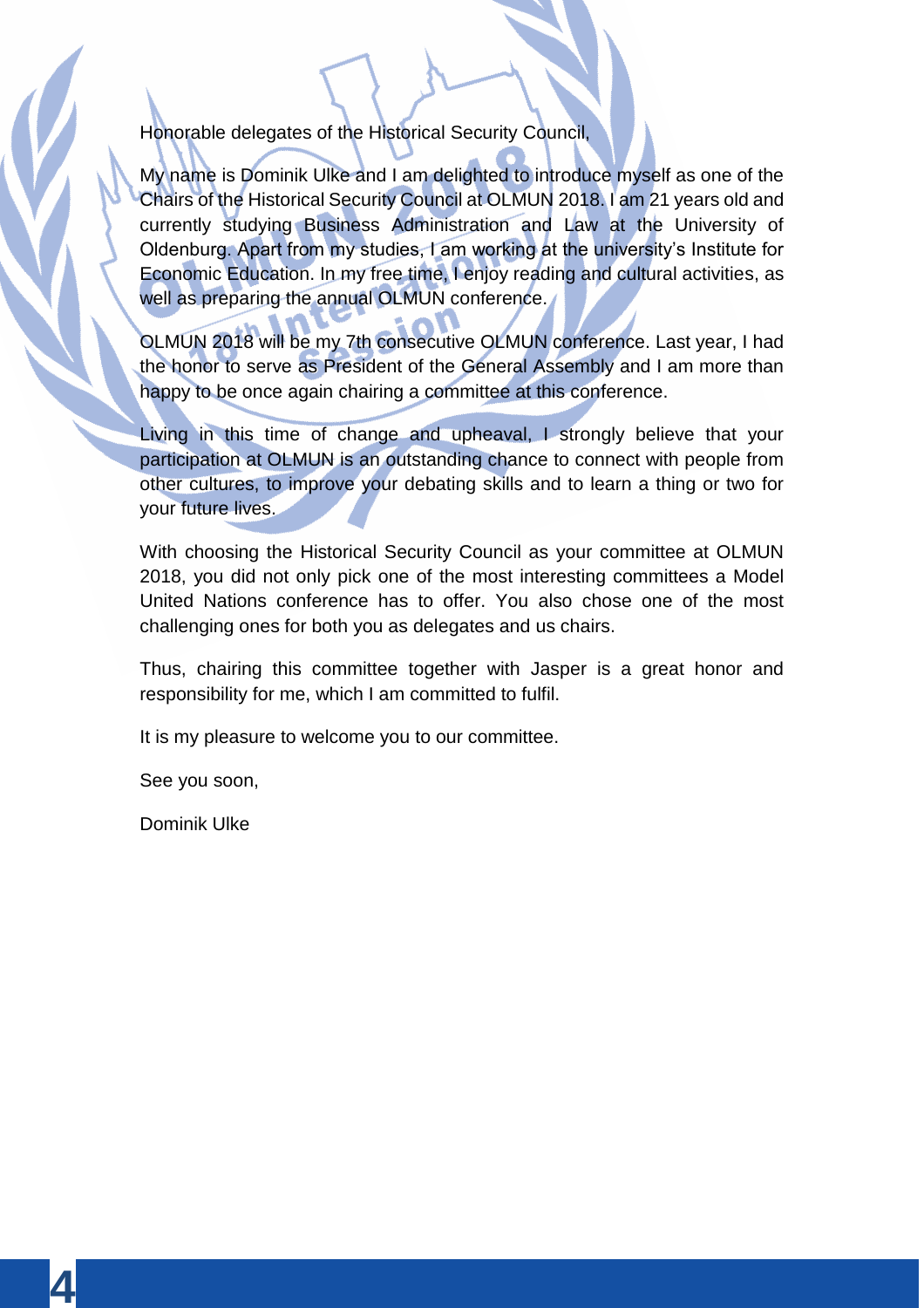

*1: https://nsarchive2.gwu.edu/NSAEBB/NSAEBB472/*

## **2. Word from the Chairs**

The Historical Security Council is anything but a usual committee. Being set in a post-cold war era during times of rapprochement and emergence into a new millennial, this council is even more exciting than modelling the United Nations in general - it is a chance to rewrite history.

At the same time, we are dealing with an extremely sensitive topic which is an embarrassment to the international community until today. By the nature of the content we are dealing with, a very heavy, intense and possibly atrocious debate is awaiting us.

We as your presidents are ready to guide and assist you through this challenging week and the time beforehand. In return, we want you to show us and yourself from the very beginning that you are committed to prove that you could be an actual diplomat dealing with the atrocities of war and genocide.

In order to live through a successful week, we need the support of all of you both in the weeks before the OLMUN and the conference itself. Given to the special structure of this council it does need more preparation than the other committees - but consequently it also offers more of everything we enjoy at the OLMUN as well: drama, action, emotions - and fun, obviously.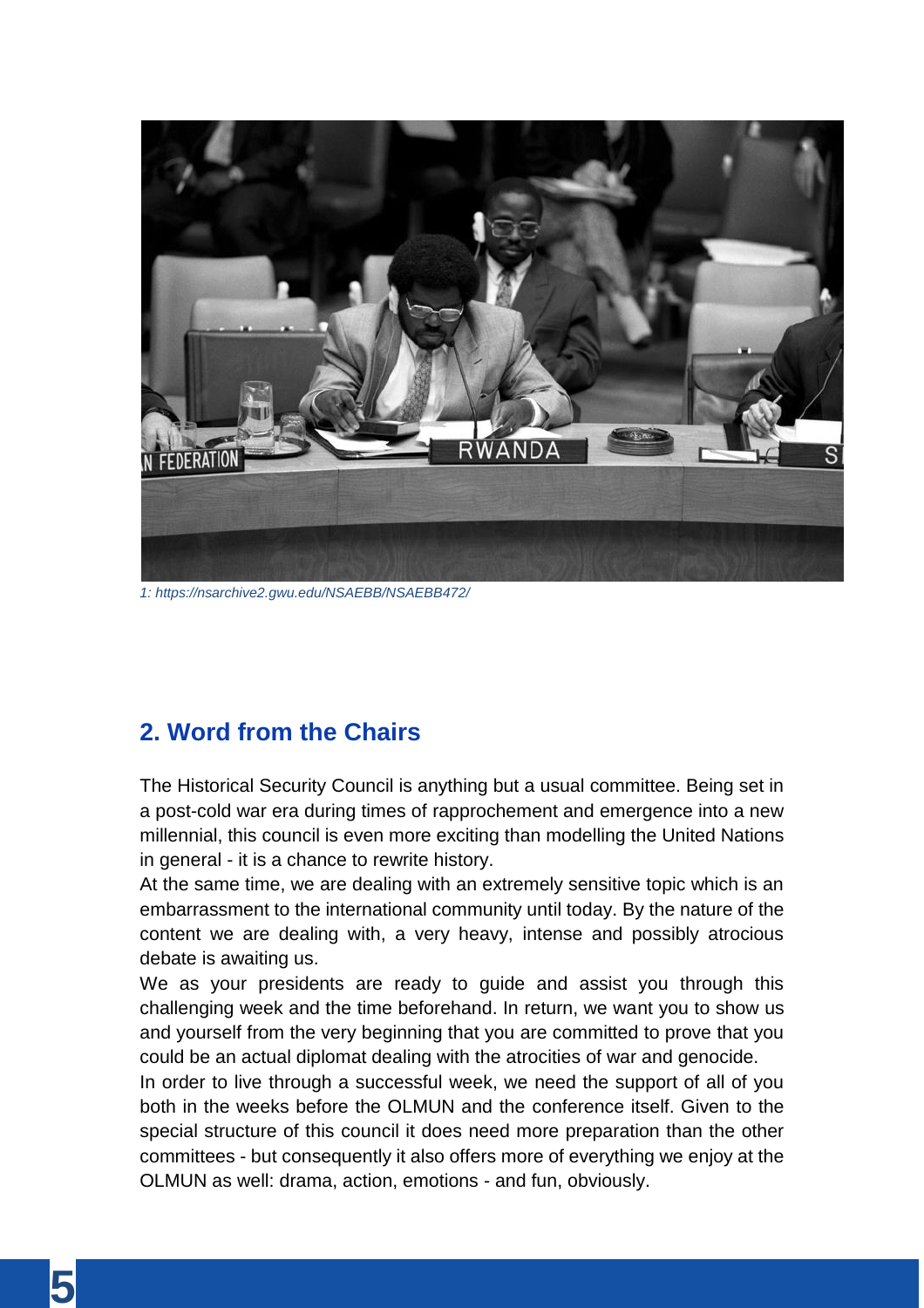Given to the special structure of OLMUN 2018 HSC, this council will need careful research in preparation for the conference. We have collected important information and ask all of you to read this committee guide to allow a smooth pre-conference phase and a thoroughly satisfying OLMUN week.

To ensure that all delegates are well-prepared and to enable fluent lobbying and debating as well as a great variety of opinions and ideas, we expect every delegate to bring an essay. This essay should give information about the respective country's economic and political situation, international relations and resources (e.g. military, industrial and others) in 1994 and the years just before. **This essay should consist of 200 to 250 words.**

Additionally, you will need a **short policy statement**, outlining your country's perspective towards our topic and what measures could be taken. Keep in mind that our point of time is only one day after the outbreak of the conflict. The statement should not exceed 150 words, as it shall briefly give other delegates an overview on your country's position.

Before starting the lobbying, we will call for every delegate to read out their policy statement to the committee to make the lobbying process more efficient. Please send us both **your essay and your policy statement** via email (*hsc@olmun.org*) until **June 5th**. We will then hand them out to all delegates. If you need help writing, please read the OLMUN 2018 handbook or contact us as we will happily support you.

Please also note that there are special Rules of Procedure applying to the Historical Security Council at OLMUN 2018. We advise you to read them carefully bevor the conference! Knowing and understanding the Rules of Procedure is vital to ensure your ability to participate actively during the conference.

### **3. Research**

When researching your country's position on our topic, you should consider a few things on the way - especially since our committee is set in a different time period.

#### **1. Begin with your research in time!**

It is of vital importance for you to start early enough with your researching work. As our committee can only function if every delegate is acquainted with the initial situation, you need to dive into the topic and understand all of its facets properly. While doing so, you will need to: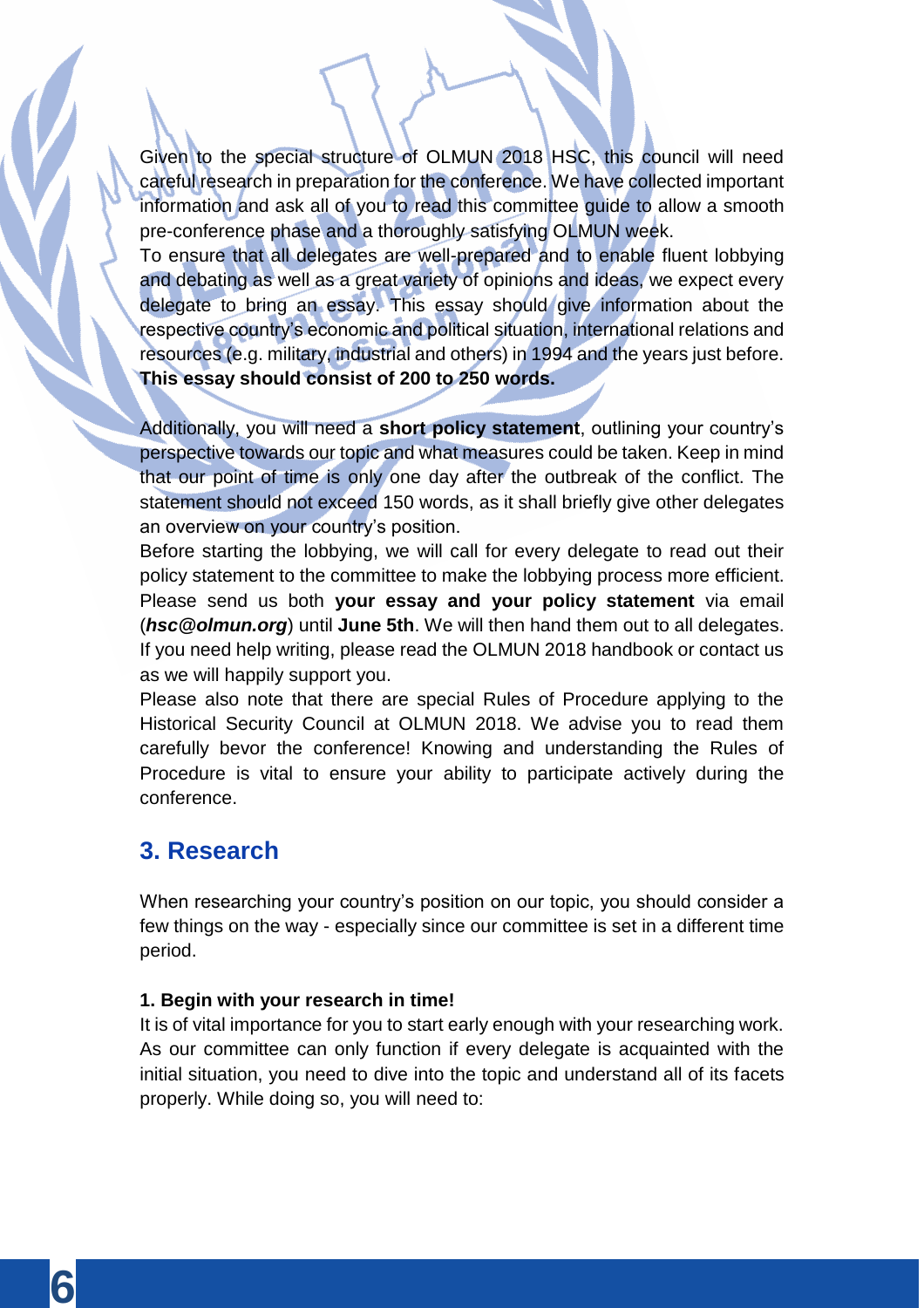#### **2. Use a variety of sources for your research!**

Be sure not to use just one single source for your whole information. Diversion is important to reach a well-thought-out resolution with useful and debatable points. Also, the more sources you use, the more you broaden your horizon on our topic. This will prove to be very useful when discussing in your lobbying groups as well as in the debates itself. However, in OLMUN 2018 HSC it is vital to not research on your country's current political situation but instead find out the 1990s situation in the country you represent.

#### **3. In order to prepare for the conference, you will need to find out about**

- your country's situation before 1994;
- the relationship your country had with Rwanda;
- the political direction your country was facing in 1994.

An important aspect you should never forget is that you are not required to find a solution based on your personal opinions but one that your country would have supported back in 1994. Once you have memorized this, you are ready to:

#### **4. Develop a comprehensible, realistic position of your country.**

This position needs to be elaborated in the 200 - 250 words essay that you are required to send us prior to the conference. Of course, you shall not just copy the steps your country has taken in reality. Rather you are urged to think for yourself and try to influence the course of events in your country's spirit.

Your essay needs to be realistic considering that you are a representative of an existing country with existing positions - in a past time.

Hopefully we were able to give you a good first overview about how to prepare for our committee.

We are confident that you will manage this task successfully and prepare yourself adequately for the OLMUN 2018 Historical Security Council, as we are looking forward to welcoming enthusiastic delegates, willing to make this conference a memorable experience for every single one of us.

Once again, if you have any questions or problems, whether it is regarding research, the essay and policy statement, the committee itself or any other issue, do not hesitate to contact us (hsc@olmun.org).

We are looking forward to an interesting, successful and entertaining MUN and we happily welcome you to spend a great OLMUN conference with us from June 12th to 15th!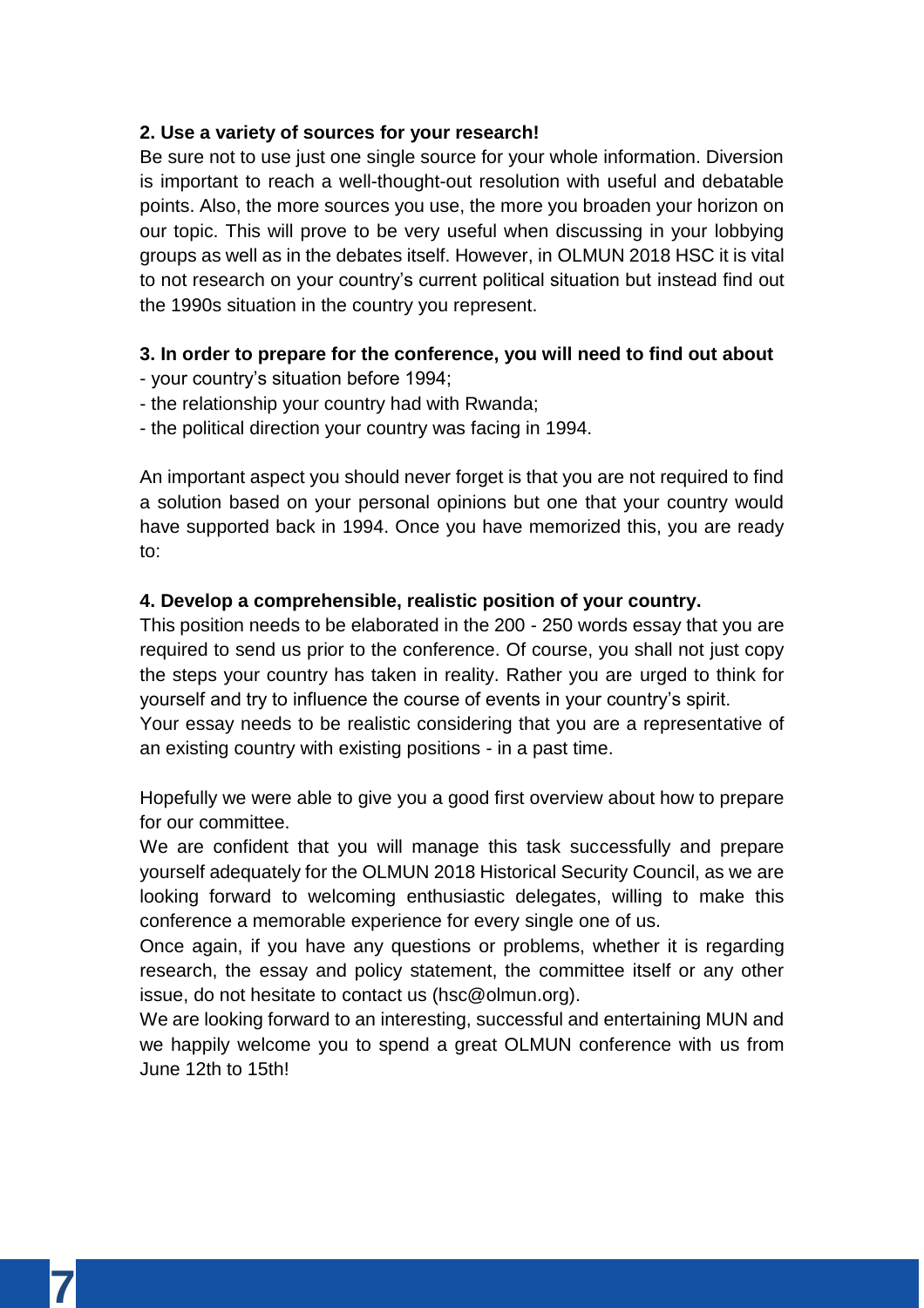# **4. About the Historical Security Council**

This committee's premise might be somewhat challenging for you during preparation. Other than in usual MUN committees, you cannot look up your country's current situation, its current political leaders and what is currently being discussed concerning the committee's topic.

Instead, you are supposed to put yourself and the country you are representing 25 years back in time! This means everything your country's officials have said and done after 1994 is declared null and void. It has not yet happened in our committee's time frame.

Quite possibly it never will because you - the delegates - are the ones rewriting history.

Once you have adjusted to this unusual setting, you are just as free as any delegate of another committee is in preparing their statements and resolutions. The only difference is that you are operating in a different time. This means having a different background compared to the rest of your delegation. Whenever you speak or act for your country, you will be doing so for a version of your country that lies 25 years in the past.

Of course, you should still know roughly how your country has emerged until today.

Operating in a past time frame does not mean erasing everything that happened after 1994 in total. Development of a country does not start from scratch and won't be changed by one position in the Security Council at any given point in history.

This being said about our committee's setting - how exactly does it work? The OLMUN 2018 HSC is a crisis committee. That means we will take the outbreak of the Rwandan genocide as our initial crisis to start acting. We have come together in this council to discuss the very first measures that are to be taken considering the recent events. Everything up from that point lies in your hands.

We will be starting our committee on Wednesday, June 13<sup>th</sup>. Your first task will be to debate on the actions to be taken and merge one single resolution on behalf of the (Historical) Security Council.

Naturally the presidents will moderate the course of events and take care that you follow the Rules of Procedure and act in a reasonable and responsible way, as we are discussing a very delicate situation.

We will then face the reactions to your decisions on Thursday. Everything you have decided on our first day of debate will change the course of the conflict and determine the content of our continuing session. It lies in your hands what this development will look like.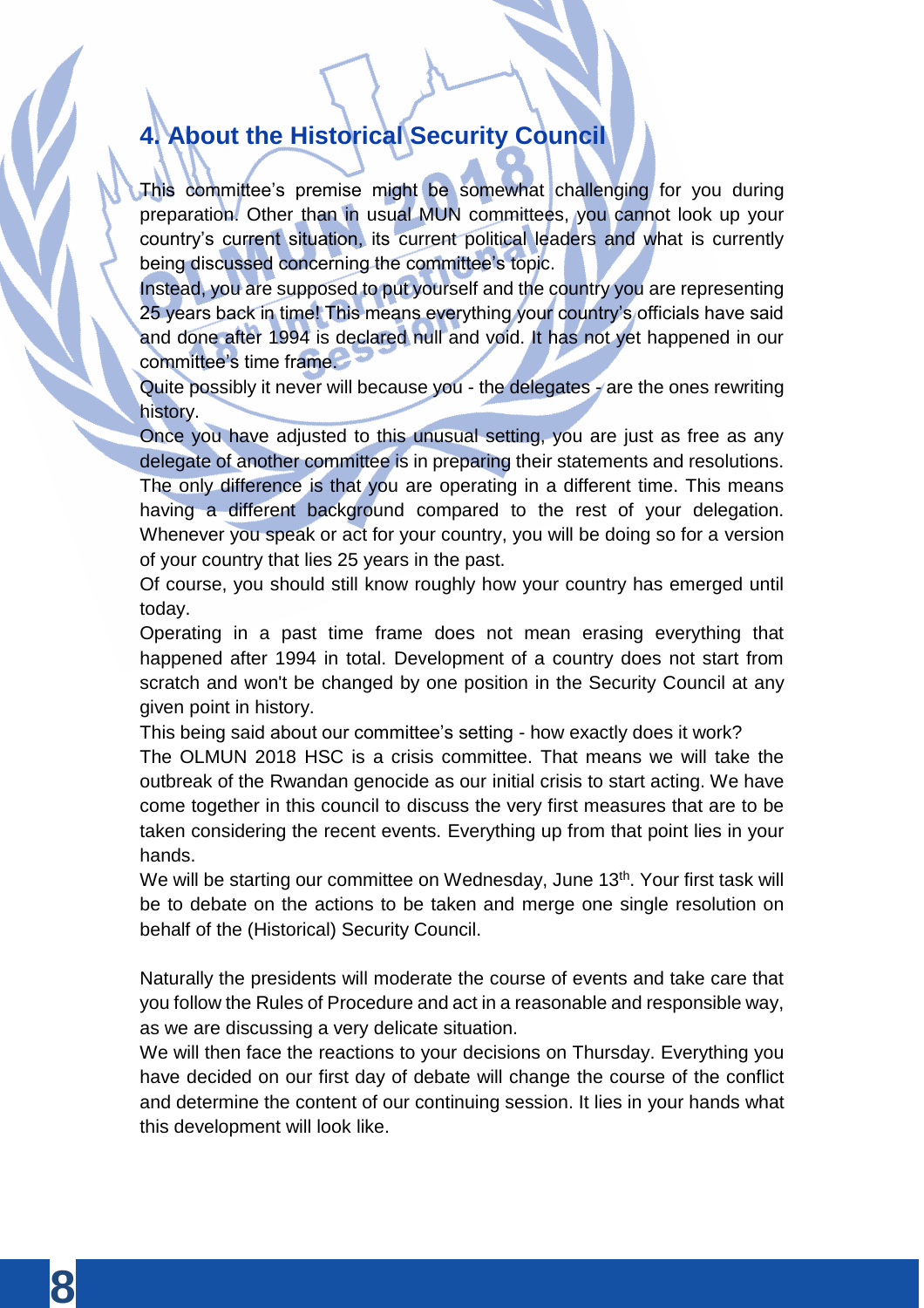You will be forced to react at rather short notice when compared to the usual MUN-procedure. We will operate with short periods of moderated and unmoderated caucuses and long periods of debate. This committee is a debating committee. If you are open to speaking in front of the audience, challenging speakers and working with political history in a creative, yet accurate way: Congratulations, you have chosen the right door. We are expecting motivated and well-prepared delegates, willing to fully adapt to our exceptional committee setting and to make OLMUN 2018 HSC an overall success. However, we are also convinced that you will flourish in your roles!

### **5. Historical background**

The routes of the conflict that led to the loss of 3,5 million lives in a civil war turned into a genocide of international importance in 1994 can be traced back to the period of European Colonialism in Africa. In this time span, Rwanda was first a part of the German colony of East-Africa until the year 1916. During the first World War, it fell under the control of the Kingdom of Belgium which maintained partial representative rights until the year 1962. During this phase, the European administrations introduced a system of ethnical discrimination to the country by turning the Tutsi-minority into their cooperation-partner in exploiting the country's resources. This decision led to growing ethnical tensions between the Tutsi-minority and the tribe of the Hutu representing approximately 90% of the country's population.

In 1959, a Hutu-led rebellion brought the Tutsi-monarchy installed by the Belgian government to an end and in 1962, the Rwandan independence saw the country's political system drastically changed: the new government was now formed by an authoritarian group of Hutus who went on to inflict massive suppression on their former lords. Many Tutsi were forced to leave the country in the process. Between 1963 and 1972, approximately 315,000 Hutu fell victim to massacres committed by Tutsi-rebels in Rwanda and Burundi, until a coup backed by the military brought Juvénal Habyarimanato into power in July 1973.

Supported by the international community, the dictator made some half-hearted attempts to settle the ethical conflict, however, bipartisan violence and suppression, even committed by members of the government's regular forces, could not be stopped. During this period, Rwanda's Northern neighbor Uganda emerged as an operational base for Tutsi-militias and a growing Hutuopposition who went on to form the "Front Patriotique Rwandaise" (FPR) in 1987.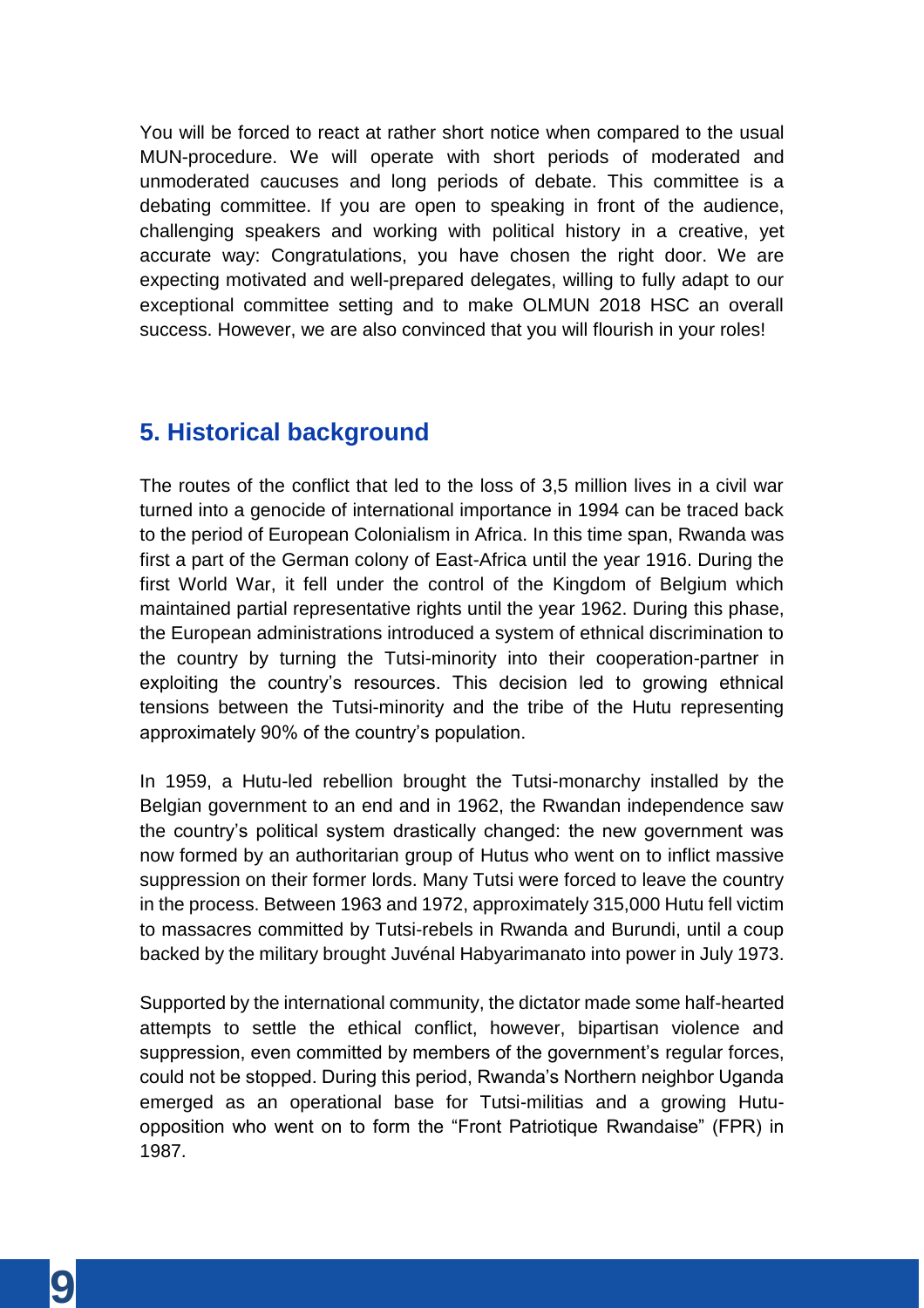In 1990, an army of approximately 12,000 FPR-fighters equipped and trained by the Ugandan government invaded strategically important territories in the northern part of the country. Their advance even reached as far as the outskirts of the capital, Kigali.

The conflict was officially settled with the treaty of Arusha on the 3<sup>rd</sup> of August 1993 and a resolution submitted by the United Nations Security Council on the 1<sup>st</sup> of November 1993 (Resolution 872). This resolution installed the "United Nations Assistance Mission for Rwanda" (UNAMIR) in order to secure Rwanda's stability, however, the approximately 2000 mostly Belgian soldiers sent were not given the mandate to intervene militarily. Thus, the mission's public acceptance suffered from the soldiers' national origin because it was seen as a colonial force of the Belgian government.

The treaty of Arusha, however, could not fulfill its intention to deescalate the ongoing conflict. Moreover, radical Hutus unwilling to accept the treaty's directions founded radical militias which began to install secret weaponry depots and collect the names of Tutsi and moderate Hutus. Furthermore, the radio station "Radio Télévision Libre des Mille Collines" rallied other Hutus to get involved in the planned conflict. General Roméo Dallaire, the Canadian commander of the UNAMIR-mission, registered the ongoing development and reported to the UN's Security Council that a national genocide could evolve. However, after a united effort by the United States, Great Britain and France, the term "genocide" was erased from all documents. Besides, the Security Council refused to give Dallaire's troops the mandate to prevent the conflict by confiscating the militias' armor.

On April 6<sup>th</sup>, 1994, a missile struck down the plane of president Habyarimana and his Burundian colleague, Cyprien Ntaryamira, near Kigali, killing both presidents and their staffs in the process. Only half an hour later, planned assassinations of moderate Hutu-politicians and Tutsi-families broke out all over the country. The most famous victim being the acting prime minister, Agathe Uwilingiyimana, who was brutally murdered together with her family after the attackers had taken advantage of the 15 mostly Belgian UNAMIRsoldiers protecting the prime minister's residence before.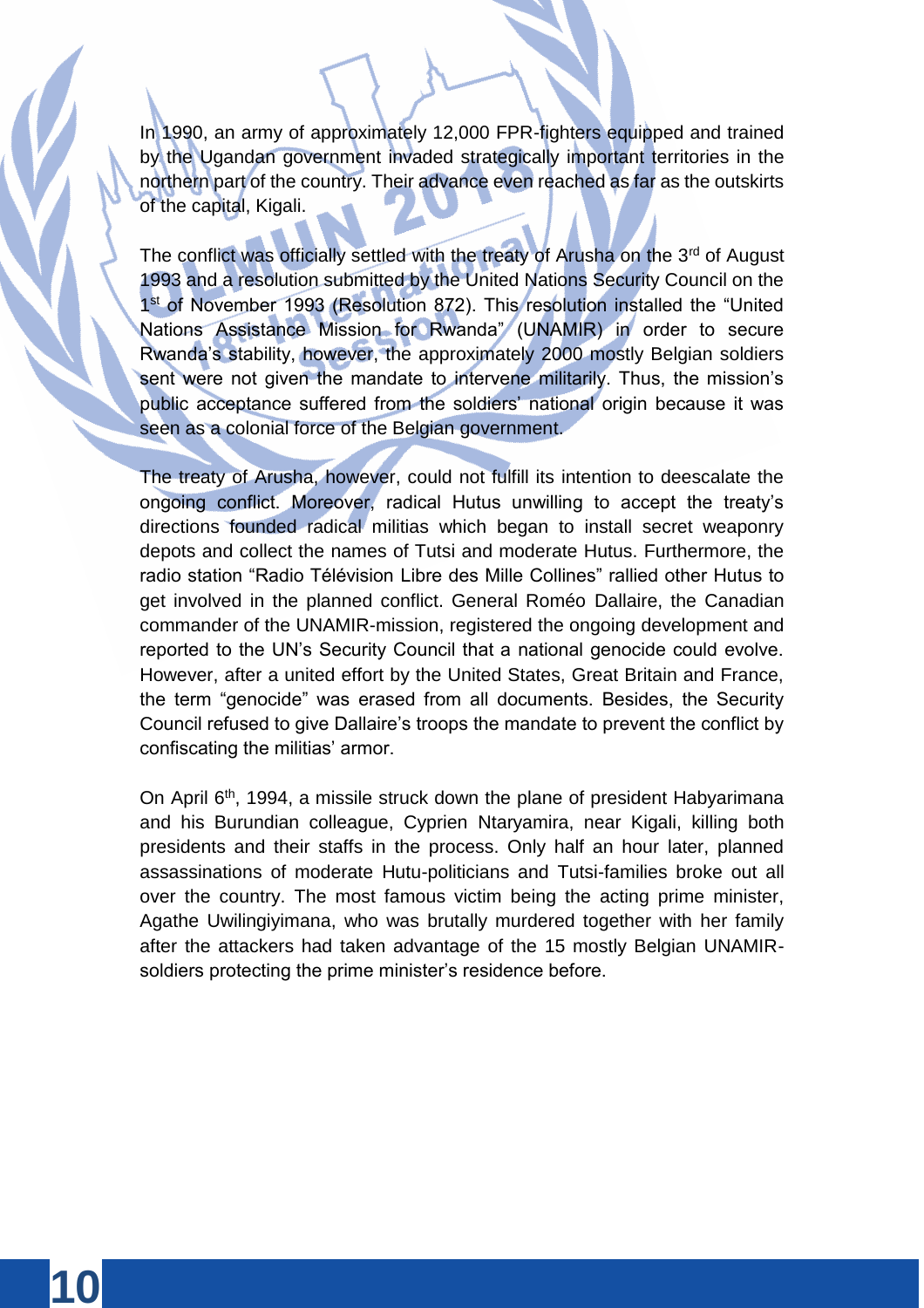While it can be interesting to know more about the further development of your country as it happened, we ask you not to have yourself guided by reality, but rather the question "what could have been, if?".

Be creative, be innovative and be constructive, while always keeping in mind your country's policy.

We hope this committee guide provides you with all important information. We are excited to meet you and wish you successful preparation.

See you in June, Jasper and Dominik



*2: drshem.com*